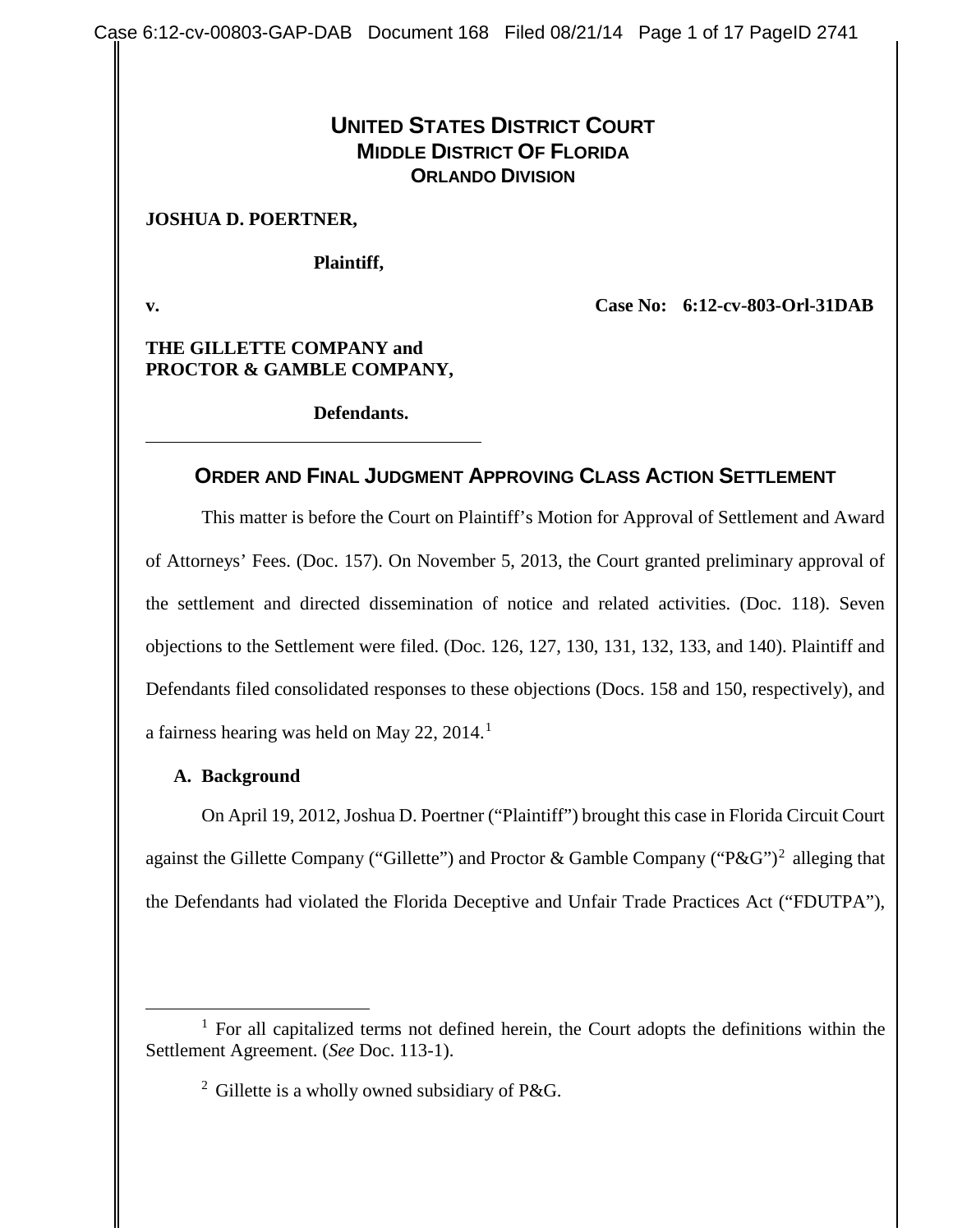Florida Statutes, § 501.201 et seq. (Doc. 1-3). Shortly thereafter, the case was removed to this Court. $3$ 

In his Complaint, brought individually and on behalf of all other similarly situated individuals, Plaintiff alleged that he purchased Defendants' Duracel Ultra Advanced batteries three to four times in 2010 and Ultra Power batteries in early 2012 (the two types of batteries are the "Ultra batteries"). He purchased the Ultra batteries with the expectation that they would last longer than the standard Duracell CopperTop batteries ("CopperTop") based on representations made on the packaging. The claim asserted, at base, that the labeling on the packaging constituted an unfair and deceptive trade practice because it expressed the deceptive message that Ultra batteries are longer lasting and more powerful than the CopperTop. (Doc. 117 ¶ 4). While the individual messages in the marketing differed, the underlying message was the same.

Defendants denied the allegations and extensive litigation ensued. Class motions were fully briefed and the Court held a hearing on Plaintiff's Motion for Class Certification (Doc. 66) on September 4, 2013. On September 13, 2013, while the Motion for Class Certification was pending, the parties reached a mediated settlement agreement.

## **B. The Settlement Agreement**

 $\overline{a}$ 

The Settlement Agreement (Doc. 113-1) provides both monetary and equitable relief to the class and a \$6,000,000 in-kind contribution of batteries by Gillette to charitable organizations.

<span id="page-1-0"></span><sup>3</sup> A similar action was filed in California and is included in this Settlement. *Heindel v. The Gillette Company et al*, Case No. CV-12-01778 EDC (N.D. Cal.) (previously titled *James Collins v. Duracell, Inc. and The Proctor & Gamble Co.*) (the "California Case"). The California Case is currently stayed pending the approval of the Settlement and, following the entry of this Order, the parties have agreed to dismiss the California Case with prejudice. (*See* California Case Doc. 53).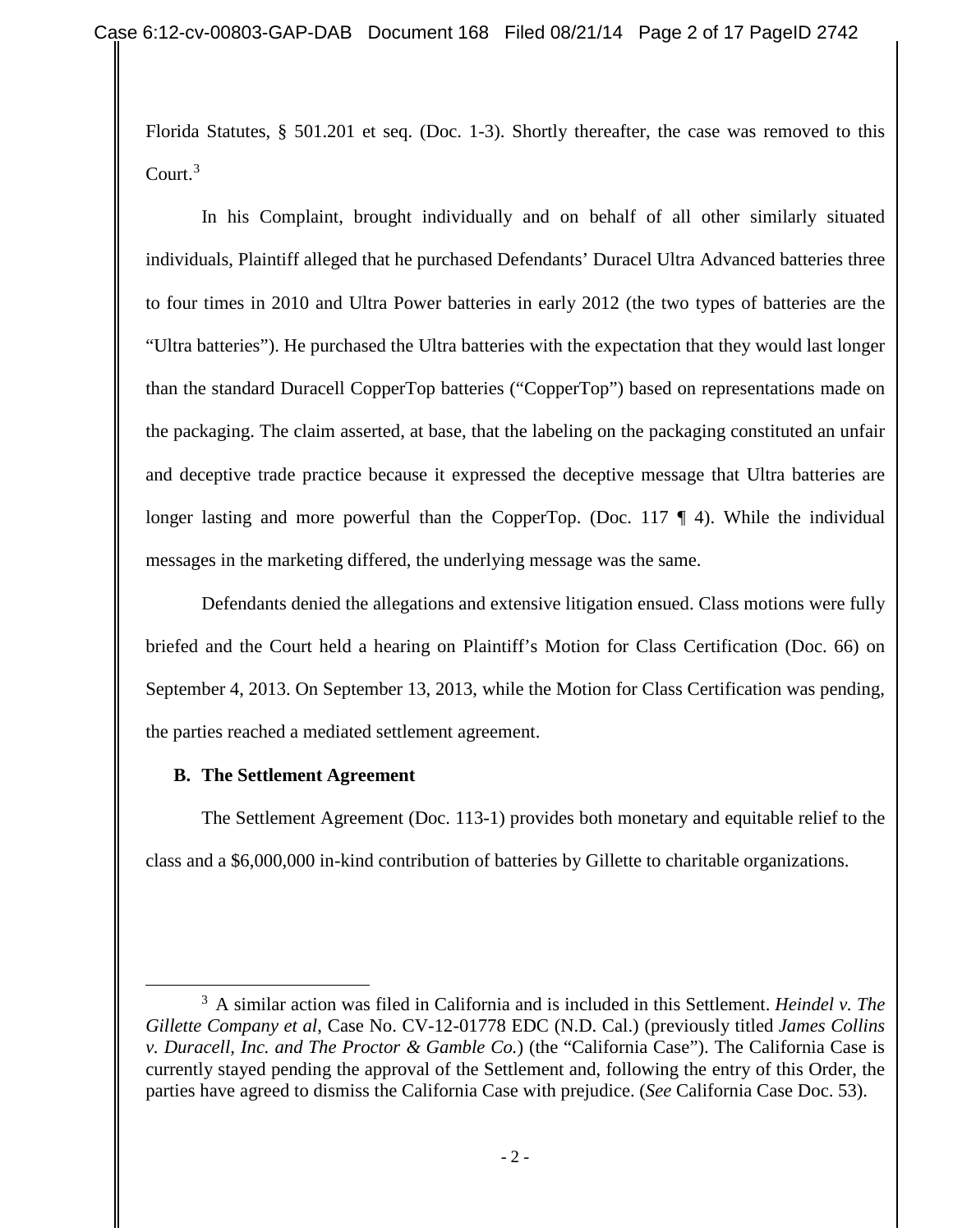The monetary part provides for a payment to claimants of between \$6.00 and \$12.00 per household, depending on whether they submit proof of purchase. There is no limit on the total amount payable by the Defendants under the Settlement Agreement. In terms of equitable relief, Gillette agreed to cease selling Ultra batteries in the United States with the "our longest lasting" wordage.<sup>[4](#page-2-0)</sup>

After reaching agreement on the substantive terms of the settlement, the parties negotiated Class Counsel's fee of \$5,407,724.40 plus expenses of \$272,275.60, for a total of \$5,680,000.[5](#page-2-1) (*See* Doc. 151-7 ¶ 17).

## **C. The Applicable Legal Standards**

<span id="page-2-0"></span> $\overline{a}$ 

Rule 23(e) of the Federal Rules of Civil Procedure requires judicial approval of any class action settlement. In determining whether to approve a settlement, the Court must ensure that the settlement is fair, adequate, reasonable, and not the product of collusion between the parties. *Leverso v. SouthTrust Bank of Ala., Nat'l Ass'n*, 18 F.3d 1527, 1530 (11th Cir. 1994); *Bennett v. Behring Corp.*, 737 F.2d 982, 986 (11th Cir. 1984); *In re Corrugated Container Antitrust Litig.*, 643 F.2d 195, 207 (5th Cir. 1981). The Eleventh Circuit has outlined the following factors to be used in assessing a class action settlement: (a) the likelihood that Plaintiff would prevail at trial; (b) the range of possible recovery if Plaintiff prevailed at trial; (c) the fairness of the Settlement compared to the range of possible recovery, discounted for the risks associated with litigation; (d) the complexity, expense, and duration of litigation; (e) the substance and amount of opposition to the Settlement; and (f) the stage of the proceedings at which the Settlement was achieved. *Bennett*, 737

<sup>&</sup>lt;sup>4</sup> Gillette stopped selling Ultra batteries in July, 2013. (Doc. 153 ¶ 3).

<span id="page-2-1"></span><sup>&</sup>lt;sup>5</sup> The Settlement Agreement also provides a \$1500 award to Poertner as the class representative.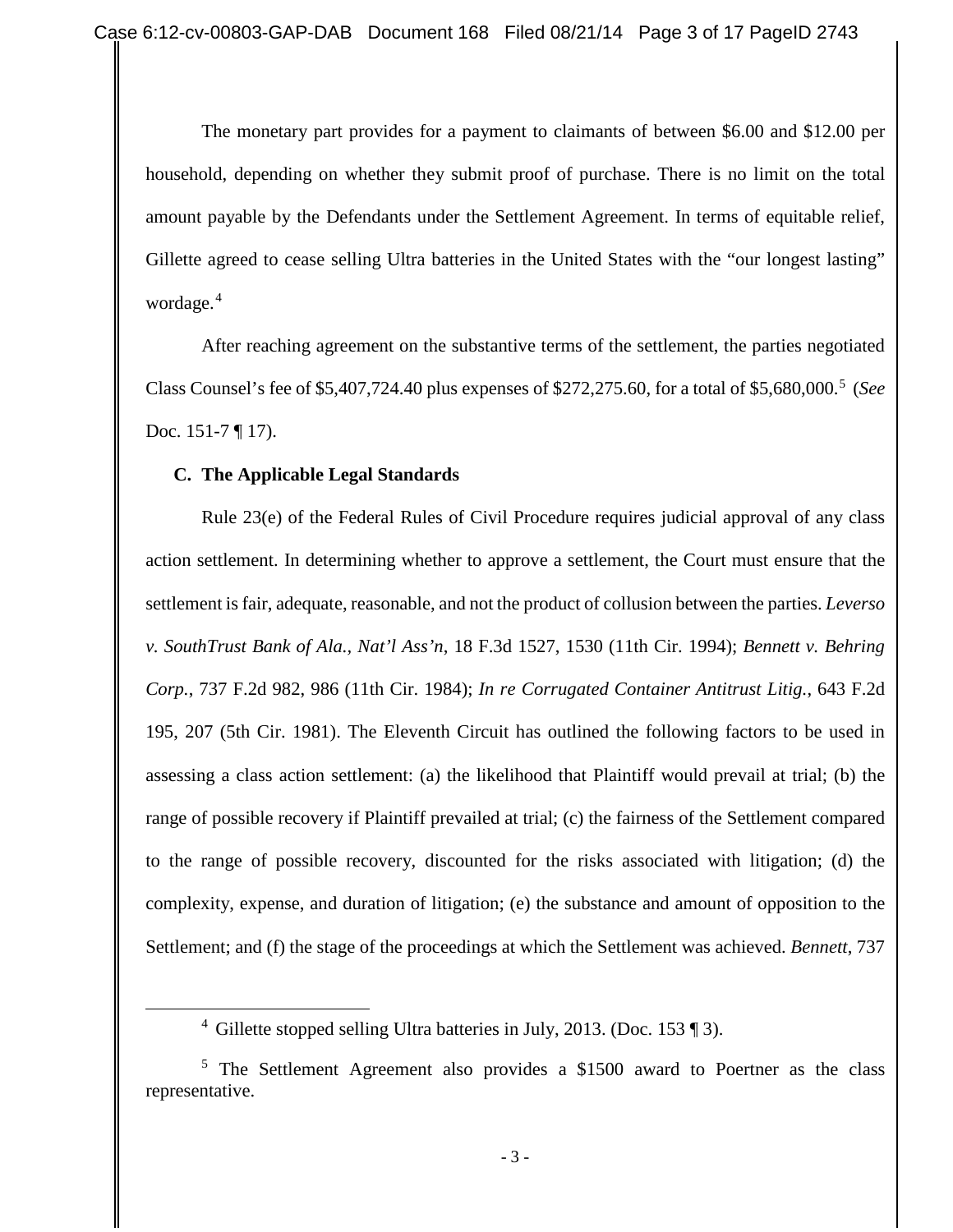F.2d at 986; *Corrugated Container*, 643 F.2d at 212; *Behrens v. Wometco Enters., Inc.*, 118 F.R.D. 534, 538-39 (S.D. Fla. 1988), *aff'd*, 899 F.2d 21 (11th Cir. 1990).

## **D. Class Certification**

This Court has jurisdiction over these claims, pursuant to 28 U.S.C. § 1332(d). As this Court previously found in its Order Granting Unopposed Motion for Preliminary Approval of Class Action Settlement (Doc. 118), certification of the Settlement Class for the purpose of settlement is appropriate because: (a) the Settlement Class is so numerous that joinder of all members is impracticable; (b) there are questions of law and fact common to the Settlement Class; (c) the claims of the Named Plaintiff are typical of the claims of members of the Settlement Class; (d) Named Plaintiff and Class Counsel will fairly and adequately represent the interests of the Settlement Class; (e) for purposes of settlement only, questions of law and fact common to Settlement Class Members predominate over any questions affecting only individual members of the Settlement Class; and (f) for purposes of settlement only, certification of the Settlement Class is superior to other methods for the fair and efficient adjudication of this controversy. In determining that class treatment is superior, this Court has considered the following: (a) the interest of members of the Settlement Class in individually controlling the prosecution or defense of separate actions; (b) the extent and nature of any litigation concerning the controversy already commenced by or against members of the Class; (c) the desirability or undesirability of concentrating the litigation of the claims in this particular forum; and (d) the difficulties likely to be encountered in the management of a class action.

## **E. Objections**

Only seven Class Members objected, and only twelve Class Members excluded themselves from the Settlement, both of which represent a minuscule percentage of the estimated 7.26 million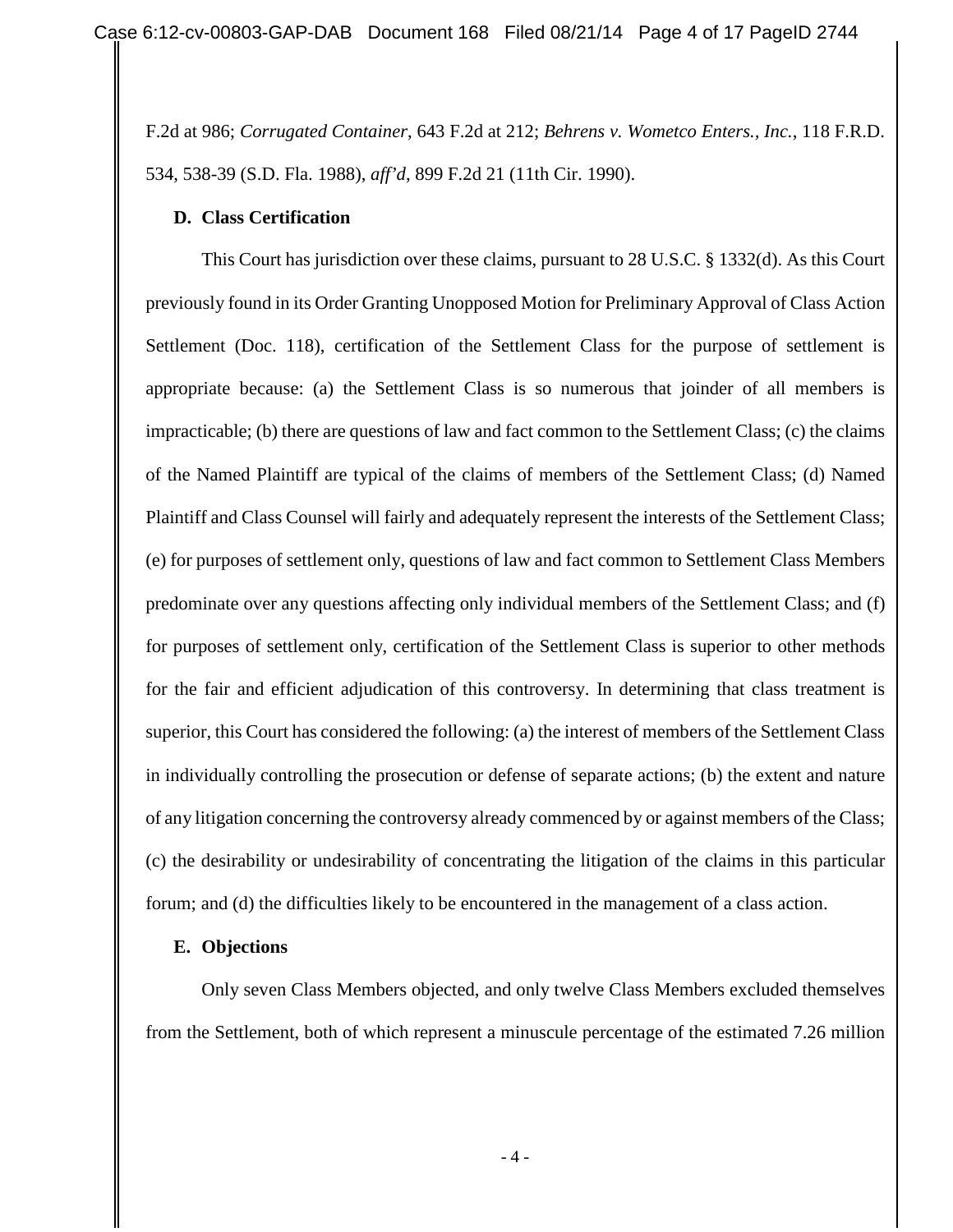member Class. The objections principally raise issue with the value of the settlement to the Class Members and assert that the attorney's fees are excessive.<sup>[6](#page-4-0)</sup>

## **1. Common Objections**

 $\overline{a}$ 

Class members Frank, Cannata, Batman, Falkner, Gaspar, and Cochran submitted objections that focus primarily on the value of the settlement that will accrue to the Class Members. (*See* Docs. 126, 127, 131, 132, 133, 140, 162, and 163). While not all of these objections argue the same points, they largely assert three central themes. First, they argue that the total monetary value that will personally accrue to the Class Members is relatively small as compared to the attorney's fees. Second, they seek to discount the in-kind charitable donation on the basis that there is no direct benefit to the Class Members. Finally, they argue that the injunctive relief is not of substantial value to the Class Members. While the amount of benefit to the class members is small, as addressed more fully below, there is no practical alternative by which to deliver greater value to Class Members. The charitable donation's direct benefit will not flow to the class members, however, it is appropriate to consider the donation in evaluating the settlement overall and it will have an indirect benefit to the Class. *C.f. Nelson v. Mead Johnson & Johnson Co.*, 484 F. App'x 429, 435 (11th Cir. 2012) (affirming class action settlement which considered *cy pres* distribution in evaluating fairness). Finally, this litigation, and Class Counsel's efforts have played a large part in ending the Defendants' practice of selling the Ultra batteries, which is a direct benefit to the class members. While the

<span id="page-4-0"></span> $6\text{ The various objections also raised issue with the timing of the objection deadline, asserting}$ that it was problematic because it pre-dated the attorney's fee motion deadline. (*See, e.g.*, Docs. 126 at 36; 130 at 10-16). While this would not, by itself, require the rejection of the Settlement Agreement, the Court's extension of the Final Fairness Hearing ameliorated the timing issue by giving objectors additional time to consider the number of claims presented. (*See* Doc. 141). Further, objectors Frank and Gaspar filed supplemental memoranda regarding the additional information disclosed by the extended deadlines. (*See* Docs. 162, 163).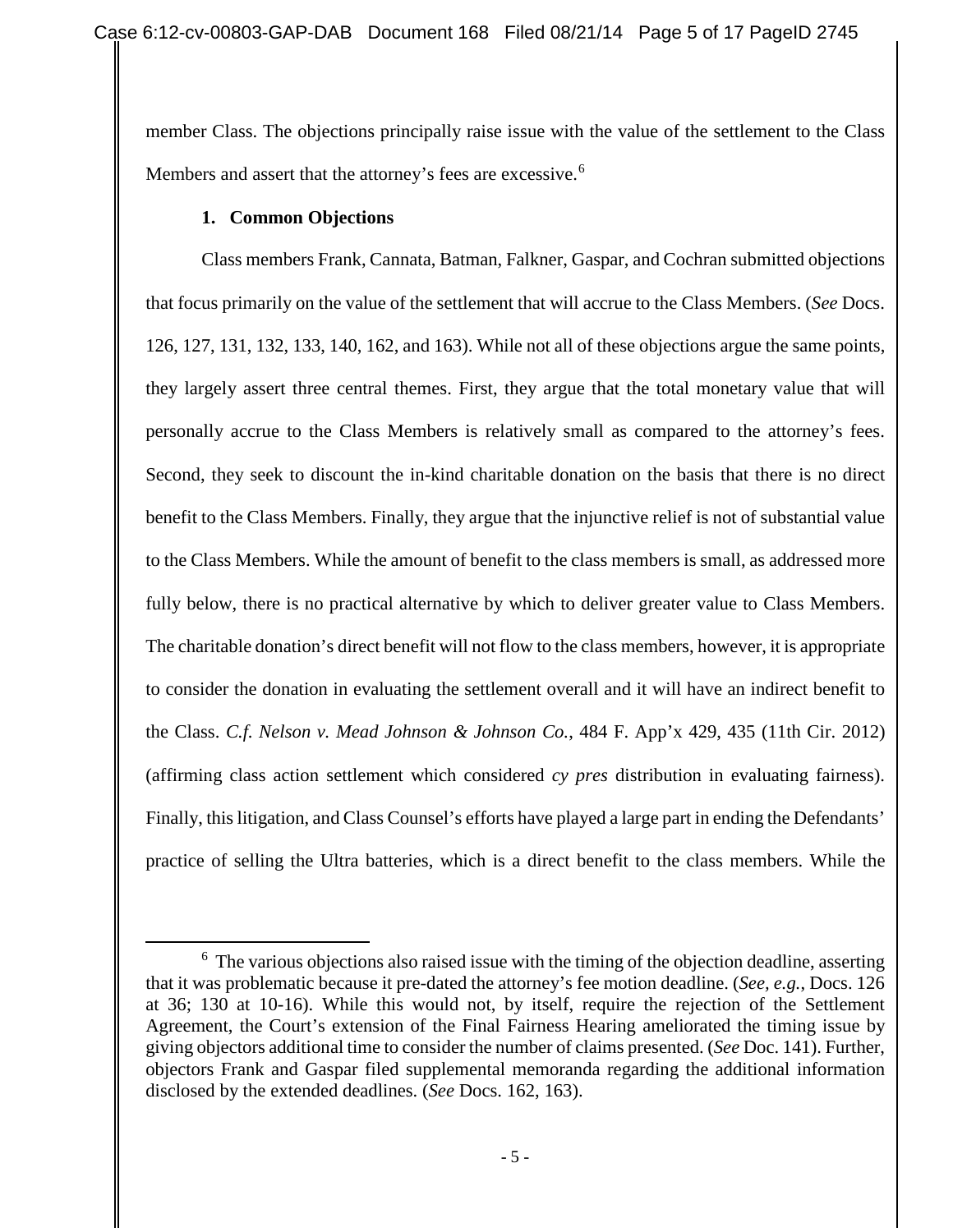cessation of Ultra battery sales predates the Settlement Agreement, that business decision was motivated by this lawsuit and was formalized through the Settlement Agreement.

## **2. Frank's Objection**

Class member Frank's counsel appeared at the Final Fairness Hearing. His primary contention was that there should be a way to provide monetary relief to a greater number of Class Members. But, this would require a means by which to identify and contact members of the Class. Gillette does not sell at retail, so it has no records from which to identify actual purchasers of Ultra batteries. And, attempting to gain this information from retailers would be difficult, expensive, and essentially fruitless. The Court thus concludes that this settlement is the best practical means of providing relief to the Class.

## **3. Dorsey's Objection**

Class member Dorsey's objection focuses on asserted problems with certifying the settlement class. Dorsey's first objection is that the class has no terminal date. (Doc. 130). However, the pleadings make clear that the subject batteries were no longer sold after July 2013. (*See* Doc. 158 at 18). Accordingly, the class is necessarily limited to persons who purchased the Ultra batteries prior to the end of July 2013. Dorsey's second argument is that the claims website did not include a Spanish language version, this is wrong. The settlement plan did not guarantee a Spanish language website, only links to Spanish language versions of the notice and claims form. The website, based on the Court's brief review, still includes Spanish language versions of the forms as of the date of this Order.<sup>[7](#page-5-0)</sup> Dorsey's final certification argument is based on the fact that the promised claims

<span id="page-5-0"></span><sup>7</sup> The forms are accessible via a link titled "Notificación/Formulario de Reclamación" on the main claims webpage, which directs a browser to https://eclaim.kccllc.net/ caclaimforms/DUB/docs\_sp.aspx which links to the relevant forms in Spanish.  $\overline{a}$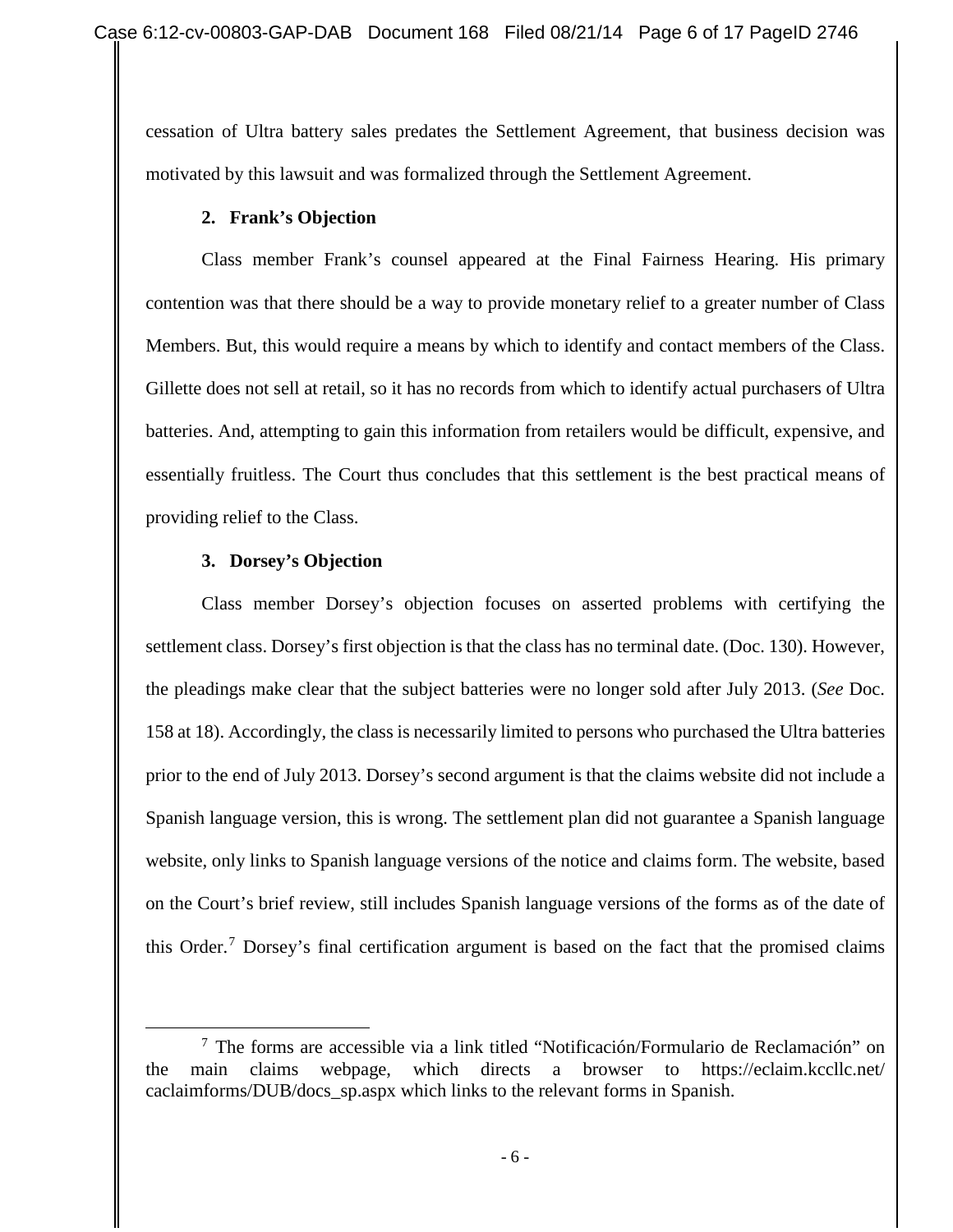website, www.UltraBatterySettlement.com, redirects to a different website—which Dorsey asserts would induce a fear reflex for an internet user. The specified web address leads a user to the relevant information through an automatic redirect. Dorsey's arguments are without merit and do not give reason to reject the Settlement.

The Court fully considered each of the objections made to the settlement and finds that they lack merit for the reasons stated above and in Plaintiff's and Defendants' Responses to them. (*See* Docs. 150, 158). The small number of exclusions and objections from Class Members relative to the size of the Class, and the lack of merit to the objections that were made, further support approval of the Settlement. *See, e.g., Bennett*, 737 F.2d at 988 & n.10 (holding that the district court properly considered the number and substance of objections in approving a class settlement).

#### **F.** *Bennett* **Factors Support Approval of the Settlement**

In considering this Settlement, the Court has considered the submissions of the parties, and the discovery conducted, all of which show that Plaintiff faced considerable risk in prosecuting this case to conclusion. The Settlement eliminates a substantial risk that the Class would end-up emptyhanded. *See Ressler v. Jacobson*, 822 F. Supp. 1551, 1554 (M.D. Fla. 1992). Further, Defendants have defended this action vigorously and if this case were to proceed without settlement, the resulting trial and the almost inevitable appeal would be complex, lengthy, and expensive. Accordingly, it could be years before Class Members receive any benefit, and the ultimate net recovery could well be less than that received under this Settlement. *Behrens*, 118 F.R.D. at 543 (settlement "shortened what would have been a very hard-fought and exhausting period of time, which may have realistically ended with a decision similar to the terms of this settlement").

This action was settled after more than sixteen months of discovery and motion practice, including briefing and argument on class certification. The Settlement was achieved after arm's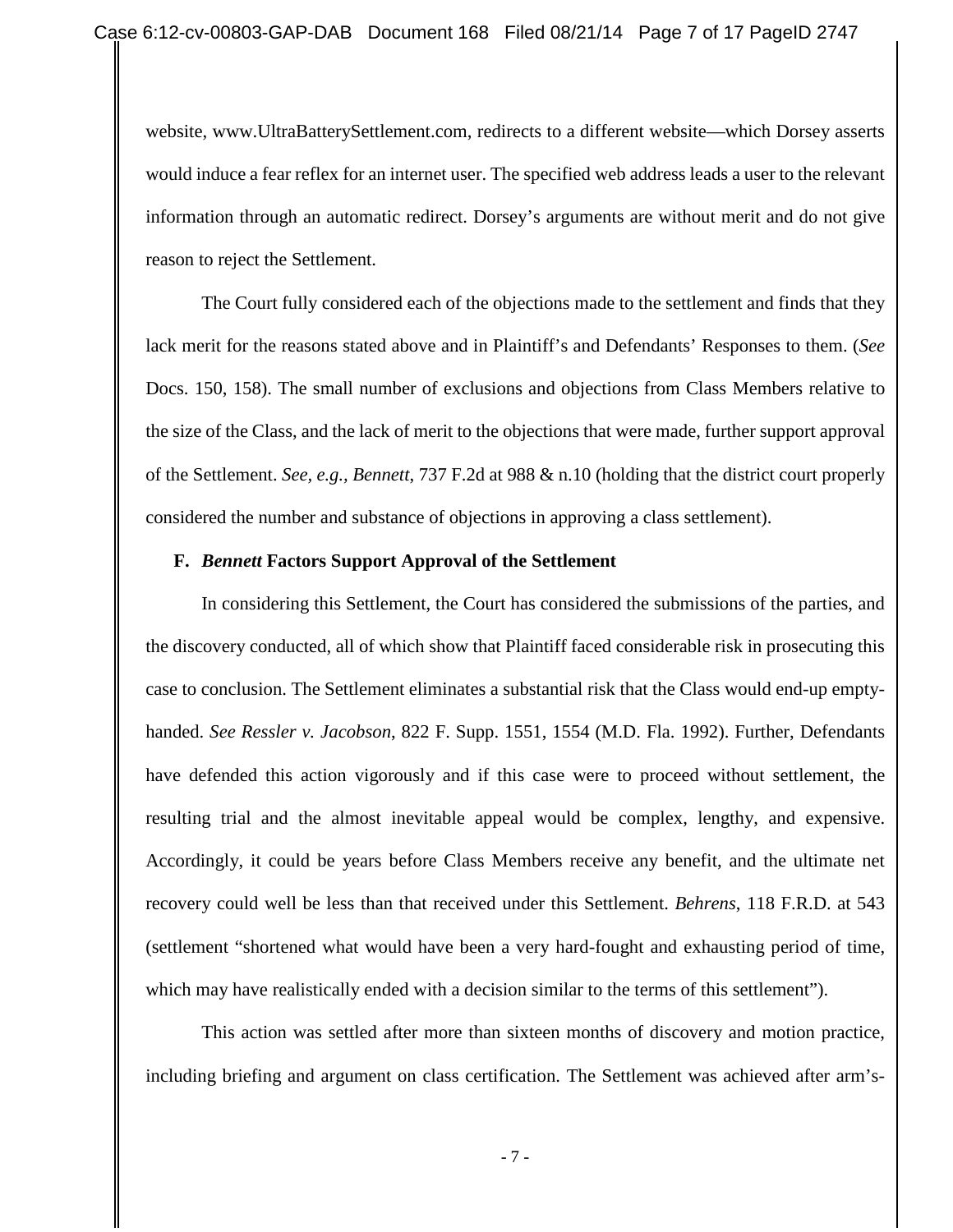length negotiations between Class Counsel and attorneys for the Defendants during formal mediation overseen by a well-qualified mediator appointed by this Court. The facts demonstrate that the Plaintiff was sufficiently informed to negotiate, execute, and recommend approval of this Settlement. *See, e.g., Davies v. Continental Bank*, 122 F.R.D. 475, 479-80 (E.D. Pa. 1988) (finding the stage of proceedings factor weighing in favor of settlement where the parties had engaged in substantial discovery actions). There is no suggestion of fraud or collusion between the parties and no evience of want of skill or lack of zeal on the part of Class Counsel.[8](#page-7-0) *Bennett*, 737 F.2d at 986. In sum, the Court finds that the *Bennett* factors support approval of the Settlement.

## **G. Class Counsels' Fee and Expense Claim is Reasonable**

 $\overline{a}$ 

Under the Agreement, Class Counsel will receive a fee of \$5.4 million and an expense reimbursement of \$272,000 for a total of \$5.68 million. This sum was arrived at independently of the class settlement, and was the result of extensive arms-length negotiations.

In their Motion, Class Counsel relies primarily on fee awards in common fund cases; i.e., a reasonable percentage of the fund established for the benefit of the class. *See Camden I Condo. Assoc. v. Dunkle*, 946 F.2d 768, 774-75 (11th Cir. 1991). Although a benchmark of 25% has been recognized, the reasonableness of the fee must be based upon the facts of each case. *Id.* (noting that determinations must be made on the facts of each case and that the majority of common fund fees fall between 20% and 30% of the fund).

<span id="page-7-0"></span><sup>8</sup> The Court also may consider the opinions of Class Counsel. *Parker v. Anderson,* 667 F.2d 1204, 1209 (5th Cir.), *cert. denied*, 459 U.S. 828 (1982). Class Counsel have experience in the prosecution of consumer class actions, and this Court gives credence to the opinion of Class Counsel, supported by the Court's independent review, that this Settlement is a beneficial resolution of the Class claims.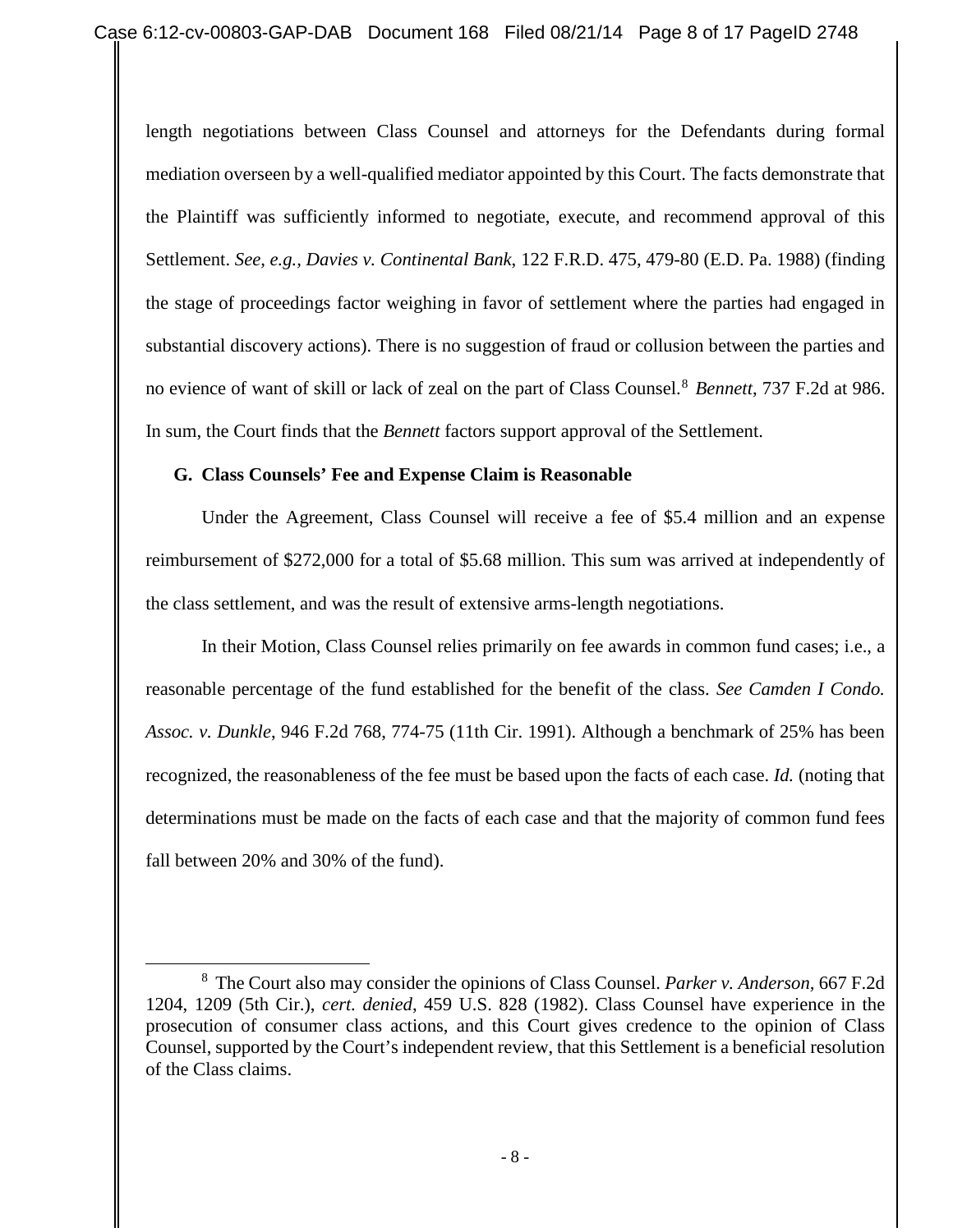Here, Class Counsel contends that the \$5-plus million fee is only 10% of the \$50 million common fund and therefore well within the range of reasonableness. Counsel computes this common fund by multiplying the estimated number of class members (7.26 million) by \$6.00 per claim, totaling \$43.56 million and adding the \$5.6 million fee and cost payment. But, the \$50 million calculation is somewhat illusory, because the parties never expected that Gillette would actually pay anything close to that amount.<sup>[9](#page-8-0)</sup> Indeed, as expected, the claims rate in this case was only  $.076\%$ (55,346 claims/7.2 million people), with a total pay-out of \$344,850 (114,950 packages at \$3.00 per package).

In determining a reasonable fee, however, the Court is not limited by the actual amount of claims to be paid. Rather, the Court should consider both the monetary and non-monetary benefits to the class and the economics involved in prosecuting the case. *Camden I Condo. Assoc.*, 946 F.2d at 775. In addition to the claimant's fund established for the benefit of the class, the class also received a substantial equitable benefit by reason of Gillette's agreement to stop selling Ultra batteries.

With respect to the economics of prosecuting the case, Class Counsel expended more than 6000 billable hours to these cases, worth approximately \$3.5 million at their normal hourly rates, plus costs advanced in the sum of \$270,000. Using a lodestar analysis, the requested fee represents a risk multiplier of 1.56, which is well within the range of reasonableness for a contingent fee complex class action case.

Thus, whether viewed as a percentage of a common fun or by lodestar analysis, the fee requested here is reasonable.

 $\overline{a}$ 

<span id="page-8-0"></span><sup>&</sup>lt;sup>9</sup> In the Declaration of McComb it is noted that the expected claims rate in a consumer class action such as this is less than  $1\%$ . (Doc. 156  $\P$  5).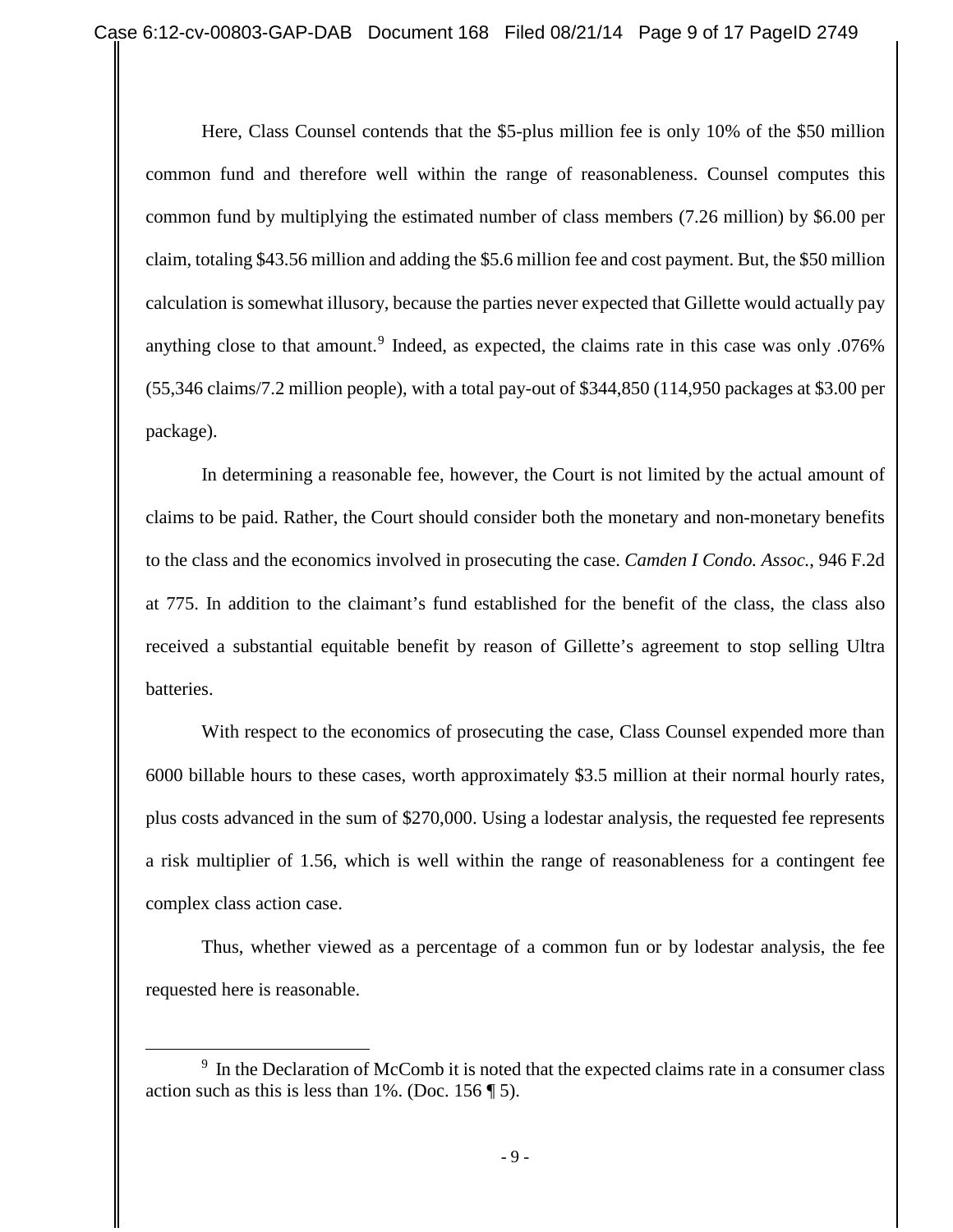## **H. Class Certification—Notice**

 $\overline{a}$ 

The parties timely caused the Notice to be disseminated in accordance with the Agreement and the prior order of this Court. The Notice advised Class Members of, among other things: the allegations in the Complaint; the terms of the proposed Settlement; the requirements and deadline for submitting claims; the requirements and deadline for requesting to be excluded from the settlement; the requirements and deadline for objection to the proposed Settlement; and the scheduled Final Approval Hearing.<sup>[10](#page-9-0)</sup> The Notice further identified Class Counsel and set forth that Class Counsel would seek an award of up to \$5.68 million in attorneys' fees and expenses. The Notice also set forth in full the claims released by Class Members as part of the Settlement and advised Class Members to read the Notice carefully because it would affect their rights if they failed to object to the Settlement.

This Court has again reviewed the Notice and the accompanying documents and finds that the "best practicable" notice was given to the Class and that the Notice was "reasonably calculated" to (a) describe the Action and the Plaintiff's and Class Members' rights in it; and (b) apprise interested parties of the pendency of the Action and of their right to have their objections to the Settlement heard. *See Phillips Petroleum Co. v. Shutts*, 472 U.S. 797, 810 (1985). This Court further finds that Class Members were given a reasonable opportunity to opt out of the Action and that they were adequately represented by Plaintiff Joshua D. Poertner. *See Id*. The Court thus reaffirms its findings that the Notice given to the Class satisfies the requirements of due process and holds that it has personal jurisdiction over all Class Members.<sup>[11](#page-9-1)</sup>

<span id="page-9-1"></span><span id="page-9-0"></span> $10$  The date of the Final Approval Hearing was continued so class members could consider the total claims submitted. (Doc. 141). Further, two class members filed supplementary memoranda in support of their objections. (*See* Docs. 162, 163).

 $11$  The list of exclusions from the Settlement is attached hereto as Exhibit A.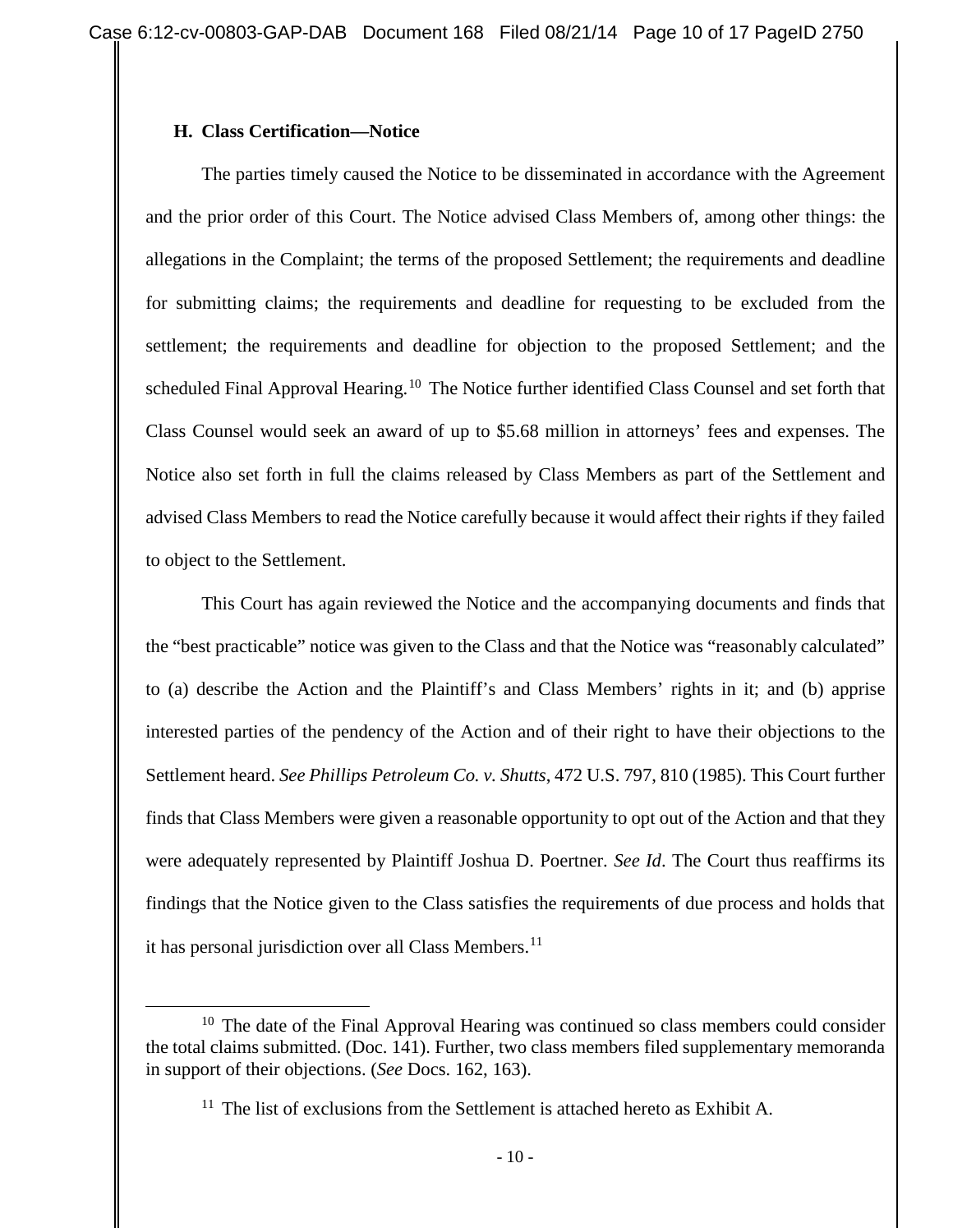It is, therefore

**ORDERED** that Plaintiff's Motion for Approval of Settlement and Award of Attorney's Fees (Doc. 157) is **GRANTED**.

#### It is further **ORDERED** that:

1. The Agreement is hereby approved and the parties are required to implement its provisions and otherwise comply therewith.

2. Without limiting any term of the Agreement, this Final Approval Order and Judgment, including all exhibits hereto, shall forever be binding upon Joshua D. Poertner and all other Class Members, as well as their heirs, executors and administrators, successors and assigns. This Final Approval Order and Judgment releases the Defendants as set forth in the Agreement. This Final Approval Order and Judgment shall have res judicata, collateral estoppel, and all other preclusive effect on any claims for relief, causes of action, suits, petitions, demands in law or equity, or any allegations of liability, losses, damages, debts, contracts, agreements, obligations, promises, attorneys' fees, costs, interest, or expenses, including the Released Claim as described in the Agreement, that were asserted or could have been asserted in this action.

3. The Released Parties and each member of the Settlement Class are subject to the exclusive jurisdiction and venue of the United States District Court for the Middle District of Florida for any suit, action, proceeding, case, controversy, or dispute relating to the Settlement Agreement that is the subject of this final judgment. All Class Members, excepting only the twelve individuals who effectively excluded themselves from the Settlement Class in accordance with the terms of the Class Notice, and all persons and entities in privity with them, are barred and enjoined from commencing or continuing any suit, action, proceeding, case, controversy, or dispute relating to the Settlement Agreement that is the subject of this Order of Final Approval and Final Judgment.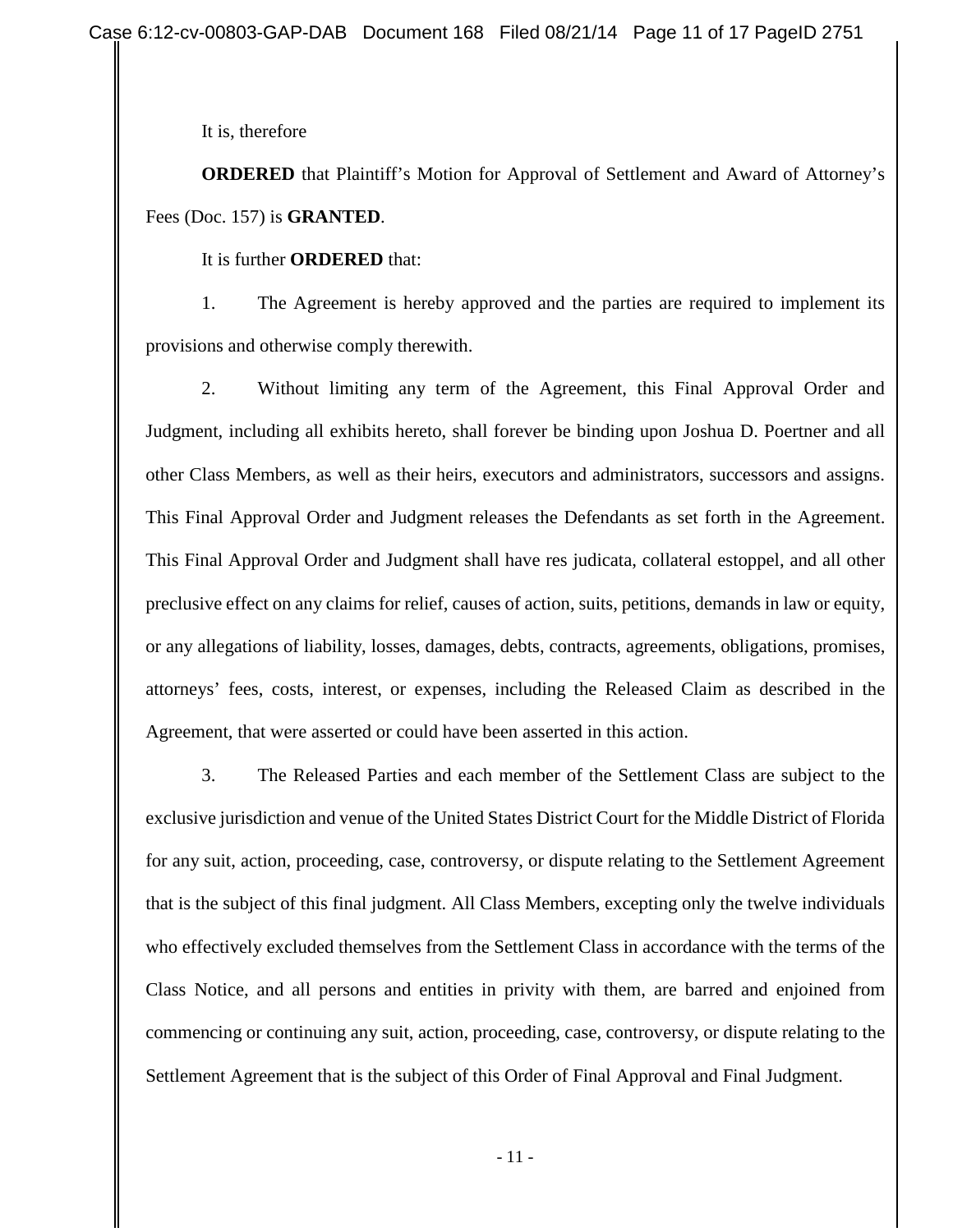4. This Court shall have exclusive jurisdiction and authority to rule upon and issue a final order with respect to the subject matter of any such action, suit, or proceeding whether judicial, administrative, or otherwise, which may be instituted by any person or entity, individually or derivatively, with respect to (i) the validity or enforceability of the Settlement Agreement; (ii) the authority of any Released Party to enter into or perform the Settlement Agreement in accordance with its terms; (iii) the remedies afforded by this Order of Final Approval and Final Judgment and the Settlement Agreement, or the attorneys' fees, representatives' fees, interest, costs, or expenses provided for in this Order of Final Approval and Final Judgment; (iv) any other foreseen or unforeseen case or controversy relating to or impacted by this Order of Final Approval and Final Judgment and Settlement Agreement; or (v) the enforcement, construction, or interpretation of the Settlement Agreement or this Order of Final Approval and Final Judgment. This reservation of jurisdiction does not limit any other reservation of jurisdiction in this Order of Final Approval and Final Judgment nor do any other such reservations limit the reservation in this sub-section.

5. Neither this Order of Final Approval and Final Judgment nor the Agreement shall be construed or deemed evidence of or an admission or concession on the part of Defendants with respect to any claim or of any fault or liability or wrongdoing or damage whatsoever, or any infirmity in the defenses asserted.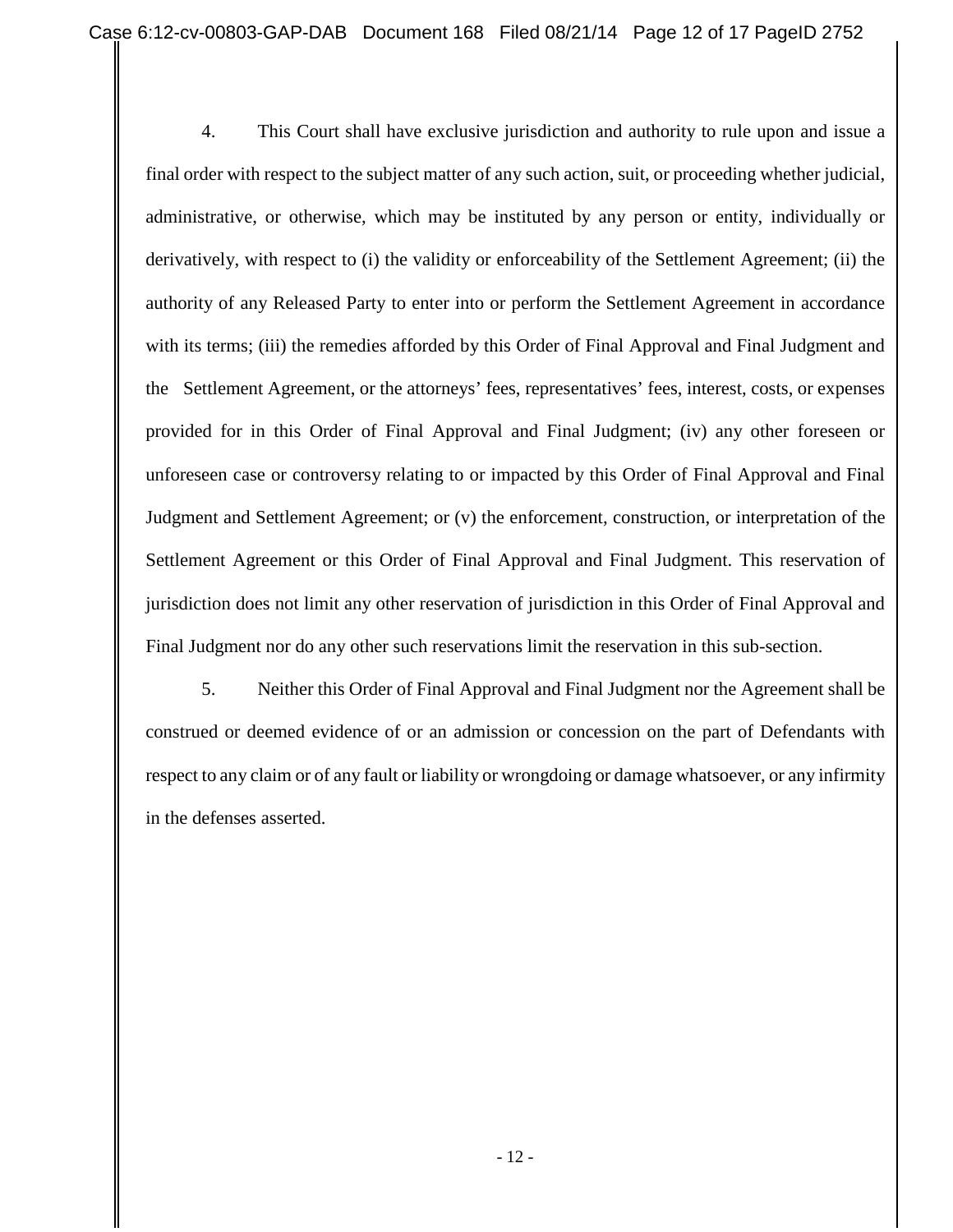6. This Action including all individual and class claims that were or could have been raised in these action, are hereby dismissed on the merits and with prejudice.

7. The Clerk is directed to close this file.

**DONE** and **ORDERED** in Chambers, Orlando, Florida on August 21, 2014.

ul

**GREGORY A. PRESNELL** UNITED STATES DISTRICT JUDGE

Copies furnished to:

Counsel of Record Unrepresented Party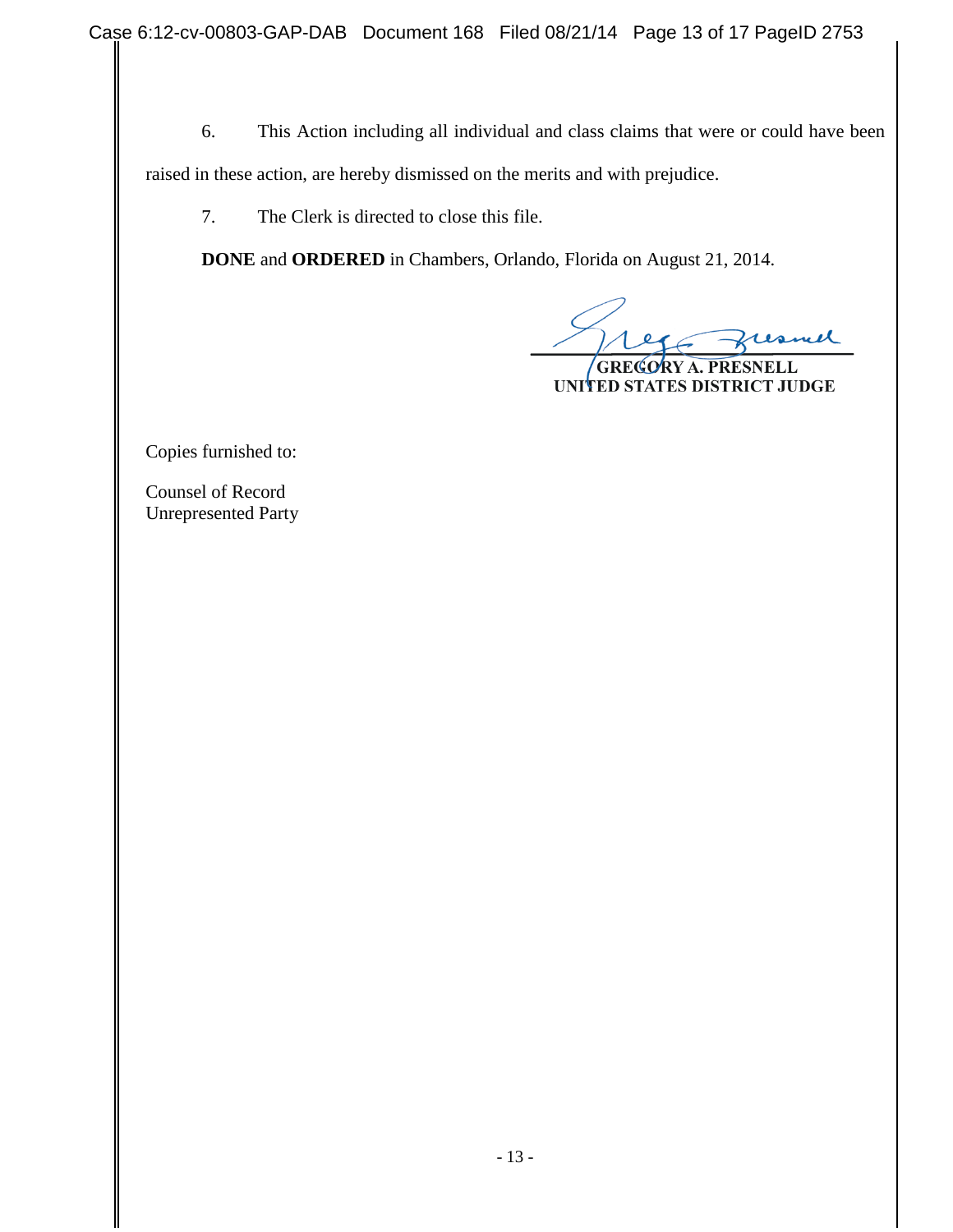Case 6:12-cv-00803-GAP-DAB Document 168 Filed 08/21/14 Page 14 of 17 PageID 2754

# EXHIBIT A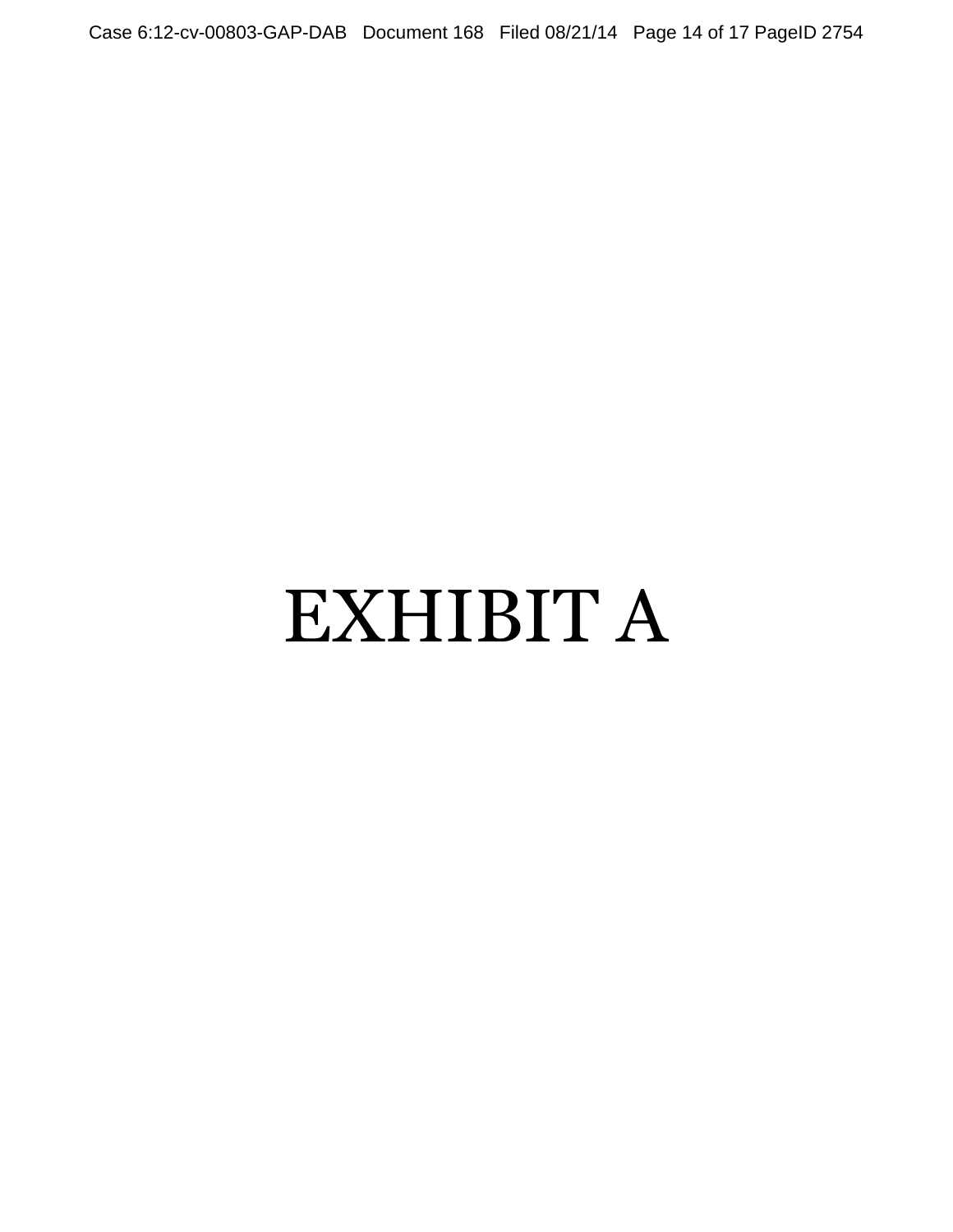#### UNITED STATES DISTRICT COURT FOR THE **MIDDLE DISTRICT OF FLORIDA**

JOSHUA D. POERTNER, individually and on behalf of all others similarly situated.

Plaintiff,

V.

THE GILLETTE COMPANY, and THE PROCTER & GAMBLE COMPANY,

Defendants.

Case No. 6:12-CV-00803-GAP-DAB

Dept.: 5A Judge: Hon. Gregory A. Presnell

#### DECLARATION OF DEBORAH MCCOMB RE: REQUESTS FOR EXCLUSION FROM **CLASS SETTLEMENT**

I, Deborah McComb, declare and state as follows:

I am a Senior Consultant at Kurtzman Carson Consultants LLC ("KCC"), located at  $1.$ 75 Rowland Way, Suite 250, Novato, California. As a Senior Consultant at KCC, my responsibilities include overseeing and implementing legal notice campaigns in order to provide notice to class members of class action settlements. I am over 21 years of age and am not a party to this action. I have personal knowledge of the facts set forth herein and, if called as a witness, could and would testify competently thereto.

KCC is the court appointed settlement administrator of the class settlement in the above- $\overline{2}$ .

 $\mathbf{1}$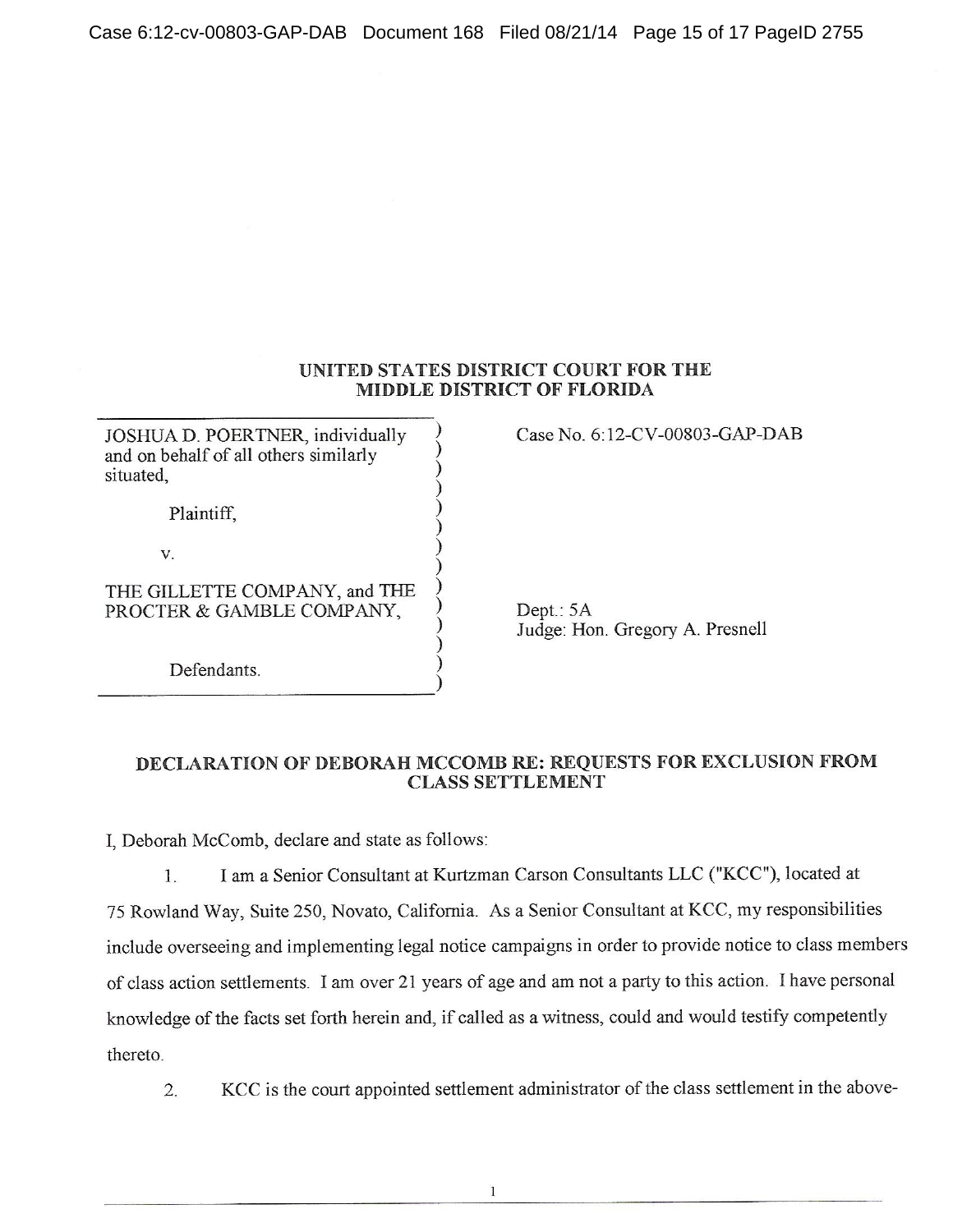captioned matter (the "Settlement"). I am one of the individuals at KCC responsible for KCC's work in administering the Settlement, including among other things receiving and tracking Requests for Exclusion (i.e., opt outs) received from potential class members. In accordance with the Court's Order Granting Preliminary Approval of Class Action Settlement in this matter (Doc. 118), the purpose of this declaration is to provide the parties and the Court with a list of Requests for Exclusions (i.e., opt outs) that have been received by KCC related to the Settlement.

As of the date of this declaration, KCC has received twelve (12) Requests for Exclusion  $3.$ or opt outs. A list of the individuals requesting exclusion is attached hereto as Exhibit A.

I declare under penalty of perjury pursuant to the laws of the United States of America that the foregoing is true and correct to the best of my knowledge and that this declaration was executed this 10th day of March 2014 at Novato, California.

Win Reland

Deborah McComb